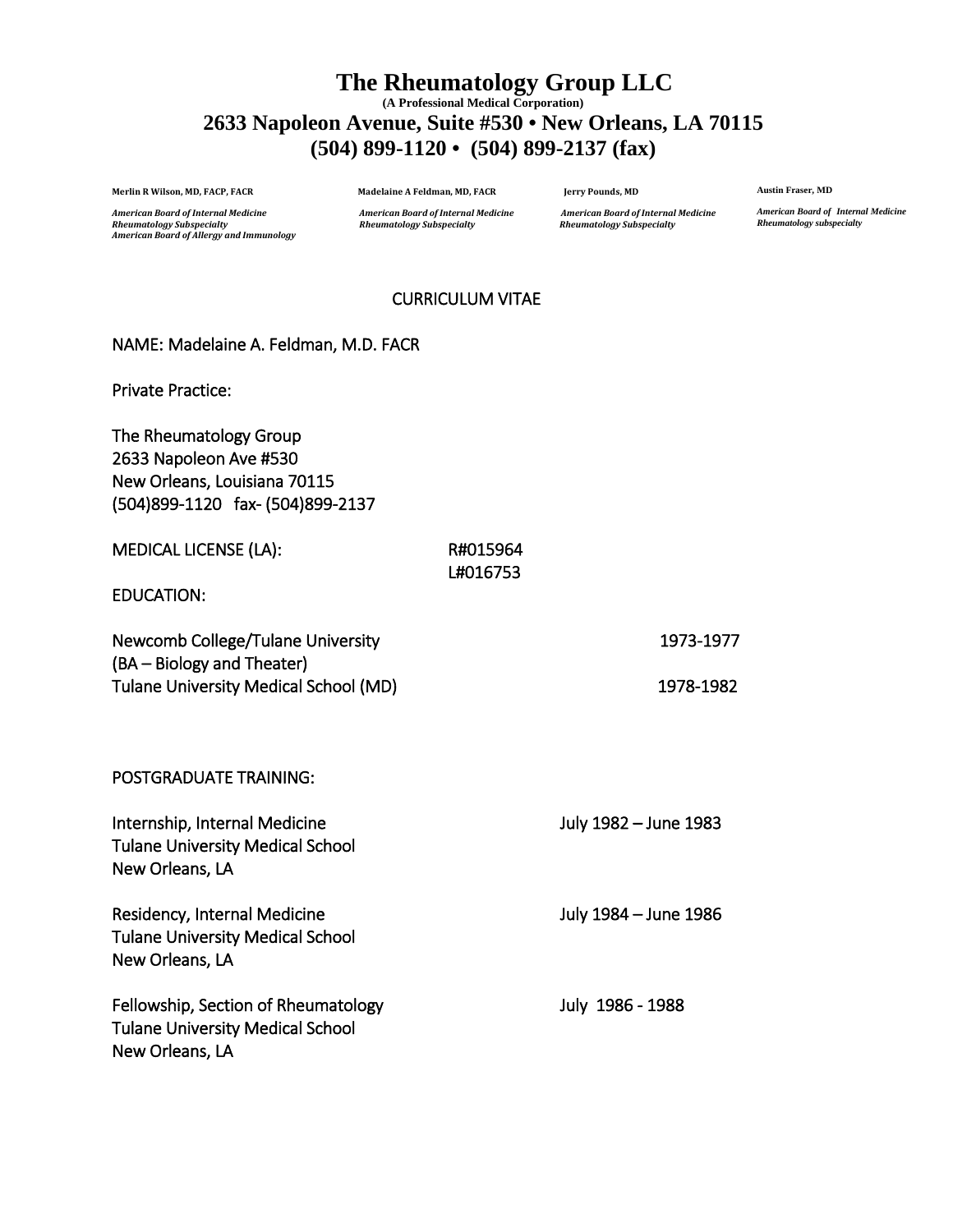## PROFESSIONAL ORGANIZATIONS:

| Coalition of State Rheumatology Organizations - President              | 2018-present   |
|------------------------------------------------------------------------|----------------|
| Alliance for Safe Biologic Medicines - Chair                           | 2017-present   |
| Alliance for Transparent and Affordable Prescription                   | 2017-present   |
| Tulane Medical School Alumni Board (President - 2019)                  | 2012-present   |
| Institute for Patient Access - Board of Directors                      | 2011 - 2018    |
| American Society of Clinical Rheumatology (CME speaker)                | 2009 - 2014    |
| Rheumatology Alliance of Louisiana - Founder/President - Gov't affairs | 2005 - present |
| Arthritis Foundation Leadership Council Chair                          | 2017-2018      |
| <b>Orleans Parish Medical Society-</b>                                 | 2006-2015      |
| Louisiana State Medical Society                                        | 2006 - present |
| Louisiana Rheumatism Society - President                               | 2003-05        |
| OPMS delegate to LSMS state meeting<br>2015                            | 2009, 2013,    |
| American College of Rheumatology-fellow                                | 1988-present   |
| <b>CERTIFICATIONS:</b>                                                 |                |
| American Board of Internal Medicine                                    | 1986           |
| American Board of Rheumatology                                         | 1988           |
| <b>HONORS:</b>                                                         |                |
| Tulane Medical School Distinguished Service Award                      | 2017           |
| Top 50 Women in New Orleans - City Business                            | 2017           |
| <b>Top Doctors in New Orleans</b>                                      | 2007-2019      |
| Arthritis Foundation Medical Honoree Award                             | 2017           |
| Southeastern Region ARA Senior Fellow Training Award                   | 1987           |
| <b>Musser Birch Society</b>                                            | 1981           |
| <b>WORK HISTORY:</b>                                                   |                |
| <b>Samuels &amp; Huddleston APMC</b>                                   | 1988-2005      |
| 6030 Bullard Ste 150                                                   |                |
| New Orleans, LA 70128                                                  |                |
| The Rheumatology Group                                                 | 2005-present   |
| <b>Private Practice Rheumatology</b>                                   |                |
| 2633 Napoleon Ave. Ste 530                                             |                |
| New Orleans, LA 70115                                                  |                |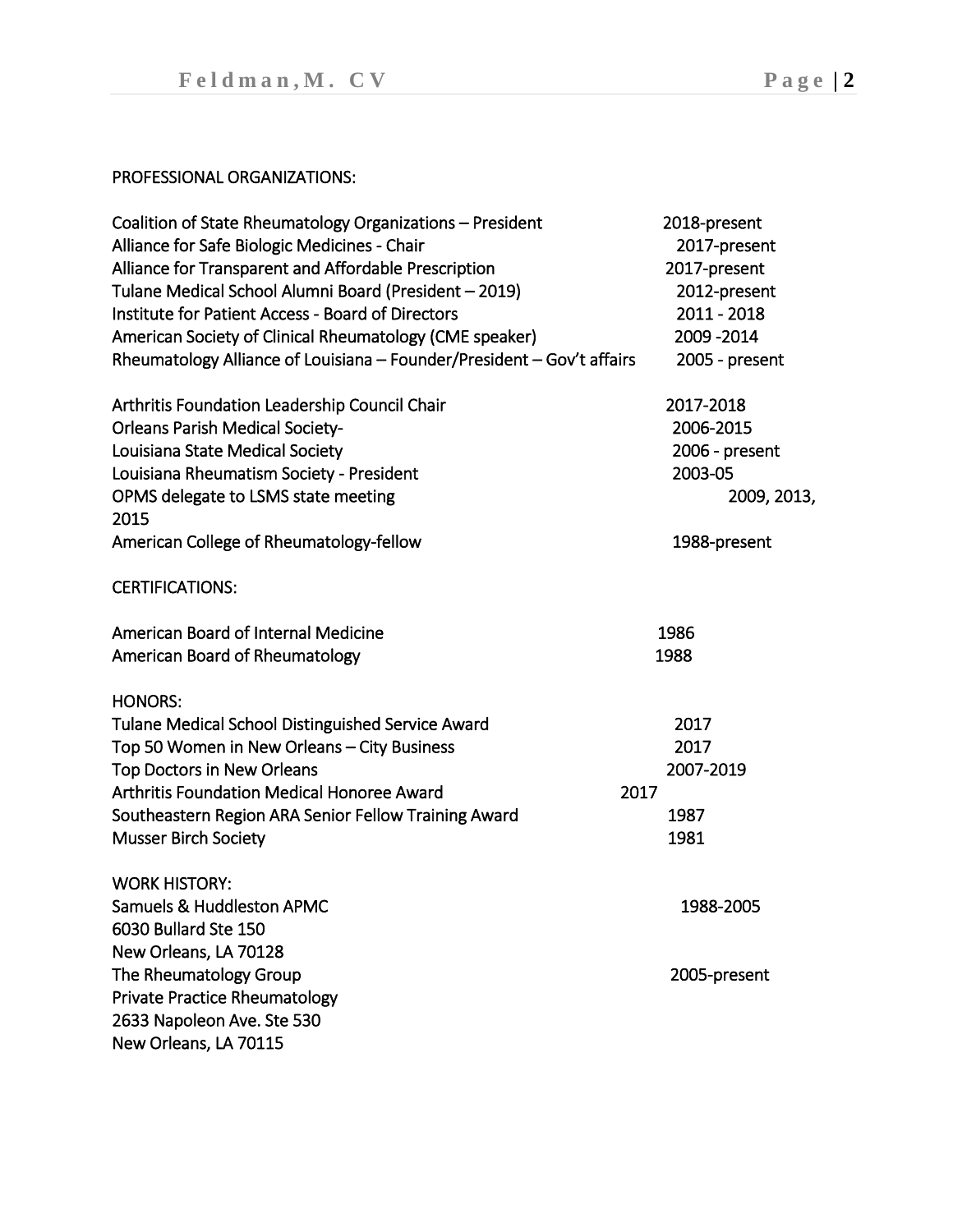# ACADEMIC POSITIONS:

| Clinical Assistant Professor-                           |                  |
|---------------------------------------------------------|------------------|
| Dept of Medicine Tulane University Medical School       | 1991-present     |
| <b>Clinical Instructor</b>                              |                  |
| Department of Medicine Tulane University Medical School | 2005-present     |
|                                                         |                  |
| Preceptor - Foundations in Medicine                     | $2008$ - present |

# PRESENTATIONS:

| RheumNow Live -keynote speaker, The Bad, The Ugly, and The Despicable of Drug Pricing 2019 |                  |
|--------------------------------------------------------------------------------------------|------------------|
| American Bar Association Teleconference - Anticompetititve Behavior in Drug pricing - 2019 |                  |
| New York Bio - panel - Drug pricing and Innovation                                         | 2019             |
| ACR meeting 2018 - "PBM Effect on Patient Access to Medications"                           | 2018             |
| Board of Hispanic Caucus - Drug Access and Pricing                                         | 2018             |
| ReachMD-Host-Clinical Conference of Rheumatology                                           | 2018             |
| BIO panelist - Access to Medications (PBM)                                                 |                  |
| Health Policy Speaker on PBMs /Safe Biologics                                              | 2017-2018        |
| Speaker-Rheumatology News - Legislative Update - Las Vegas                                 | 2015             |
| Editorial board /Medical correspondent - Health Monitor Network                            | $2011$ – present |
| Radio medical talk show host "Driving with Dr. Mattie"                                     | 2010             |
| RheumNow publication- "Take the Patient's Call"                                            | 2016             |
| "Prescription Drugs and Access to Biosimilars"                                             | 2018             |
| KevinMD publication - "Take the Patient's Call"                                            |                  |
| National Community Pharmacists Association - Drug Access/Pricing                           | 2017             |
| Digestive Disease National Coalition - speaker - on drug access                            | 2017             |
| <b>Medical Society Presentations -</b>                                                     | 2017-19          |
| "The Most Important Player in the Drug Supply Channel You Never Even Knew Existed"         |                  |
| Arizona United Rheumatology Association,                                                   |                  |
| California Rheumatology Alliance,                                                          |                  |
| NC Rheumatology Association,                                                               |                  |
| Wisconsin Rheumatology Association,                                                        |                  |
| Washington Rheumatology Alliance,                                                          |                  |
| Mississippi Rheumatism Society,                                                            |                  |
| Kentucky Rheumatology Association,                                                         |                  |
| <b>Medical Society of Richmond</b>                                                         |                  |
| Rheumatology association of Nevada                                                         |                  |
| <b>CLINICAL TRIALS:</b>                                                                    |                  |
| Merck Advantage Study, Protocol #102-00/cox 472                                            |                  |
| Pfizer – Celebrex post-marketing study                                                     | 2003             |
| Abbott-HERO Study (Humira)                                                                 | 2005             |